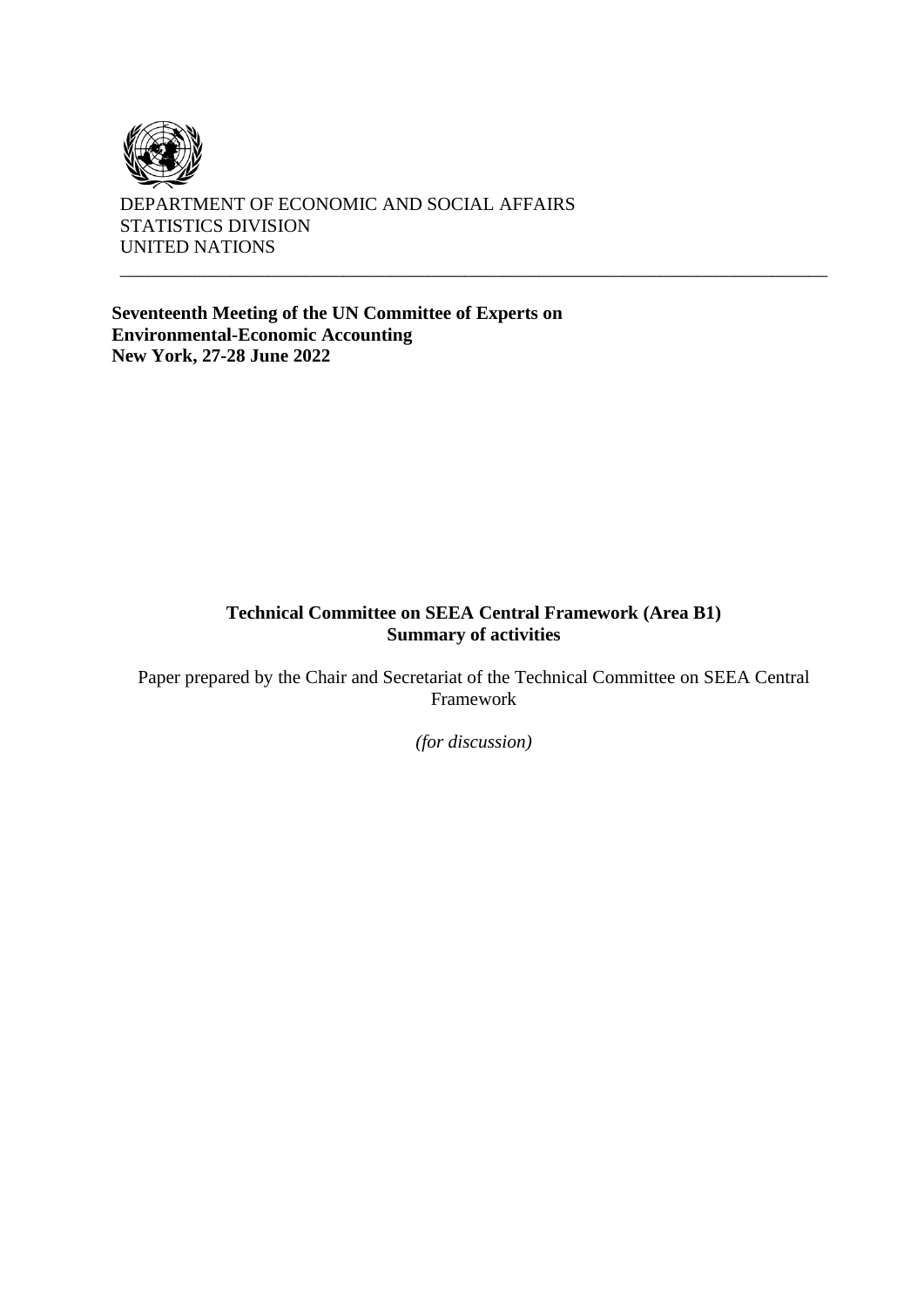# TECHNICAL COMMITTEE ON SEEA CENTRAL FRAMEWORK (AREA B1)

#### Background papers and resources

- [Progress on the classification of environmental activities](https://seea.un.org/sites/seea.un.org/files/areab1_bk1.unceea_27-28_june_2022_meeting_integrated_classification.pdf)
- [Cover note for the technical notes on EPEA and EGSS](https://seea.un.org/sites/seea.un.org/files/areab1_bk2.unceea_27-28_june_2022_meeting_technical_notes_epeaegss.pdf)
- [SEEA Technical Note on Environmental Protection Expenditure Accounts](https://seea.un.org/sites/seea.un.org/files/areab1_bk3._seea_technical_note_epea.pdf)
- **EXECTE A** Technical Note on Environmental Goods and Services Sectors Accounts

#### 1. Area B1 – developments in 2021-22

The SEEA Central Framework Technical Committee (SEEA CF TC) met regularly in 2021 and 2022 and has focussed on some priority areas of work, including the revision of international classification schemes, the coordination with the update of the 2008 SNA, and finalization of the technical notes.

#### 2. Progress on the priority areas of work:

## A. Revision of international classifications

The United Nations Statistical Commission at its 52nd session endorsed the recommendation of the UN Expert Group on International Statistical Classification (UNCEISC) to revise the International Standard Industrial Classification of All Economic Activities (ISIC) Rev. 4 and the Central Product Classification (CPC) Ver. 2.1. Separate Task Teams on ISIC and CPC have been formed to conduct the revision process. The SEEA community was invited to participate in the two task teams to contribute to the revision process by providing input to existing classification issues and identify a list of additional SEEA-relevant classification issues for consideration.

Over the past year, the SEEA CF TC has made considerable progress in its work on classifications and provided input for the ongoing revision processes for the ISIC and CPC to ensure that these classifications are fit for purpose for compiling the SEEA. This will continue in 2022, where in addition also input into the Standard International Energy Production Classification (SIEC) and the Classification of the Functions of Government (COFOG) revision process will be provided

#### **International Standard Classification of All Economic Activities (ISIC)**

Two proposals were prepared for the ISIC revision process—one on climate change mitigation activities and the other on ecosystem conservation, management and restoration activities. Although the ISIC revision process recognized the importance of these activities, no changes were proposed at the Section, Division or Group level. Moving forward, the efforts will focus on making environment related activities visible by either making them explicit in the explanatory notes of existing classes or possibly creating separate classes.

#### **Central Product Classification (CPC)**

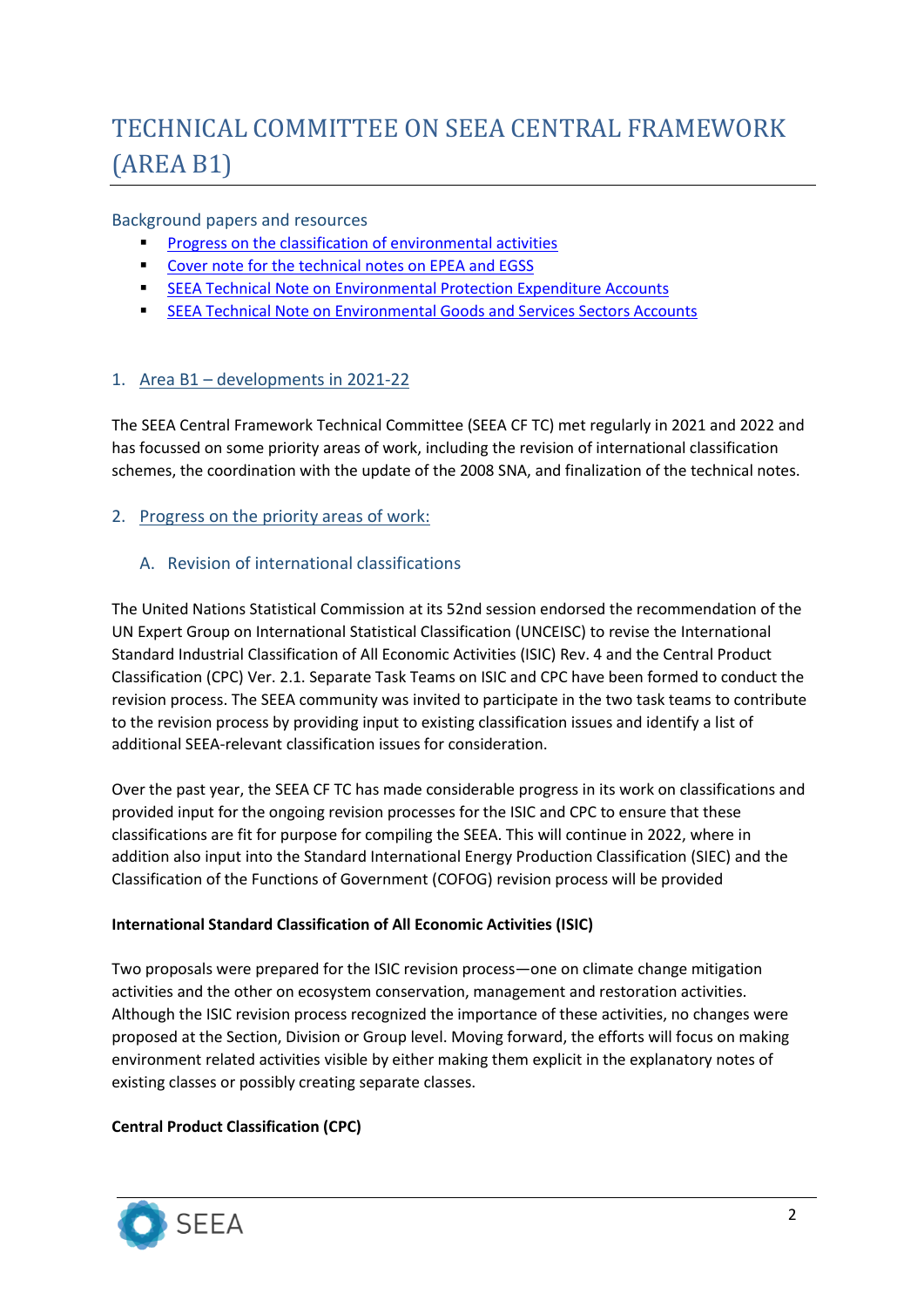For the CPC revision process, several topics particularly relevant for the SEEA were identified and issue notes were prepared for the global consultation, including for products related to the circular economy, waste products, specific environmental products and services and energy products. These proposals are currently being discussed in the CPC task team.

#### **The Classification of Environmental Activities (CEA)**

Eurostat and a dedicated European taskforce have been working on the revision of the CEA, which serves as a fundamental building block for the compilation of environmental activities accounts in the SEEA. A fully developed version of the structure of a new integrated classification is now available, plus a work-in-progress version of the explanatory notes. Currently, a review by the SEEA CF TC is ongoing, which will be followed by a review by the UNCEISC. The latter must adopt the classification in order it to reach the status of international classification. The final steps will consist of a global consultation run by UNSD Environmental Economic Accounting Section as Secretariat of the UNCEEA and submission to the UNSC in 2023.

## **Standard International Energy Product Classification (SIEC)**

The UN Statistical Commission at its 53<sup>rd</sup> session in 2022 requested the UNCEISC to revise the SIEC to improve harmonization between SIEC and CPC, and to present a work programme for the update to be considered by the Commission at its  $54<sup>th</sup>$  session. Ongoing discussion is currently taking place among the communities of statistical classification, energy statistics and environmental-economic accounting to move forward with the SIEC update process. A task team consists of representatives of the three above-mentioned communities on the SIEC will be established to oversee the revision process.

# **Classification of the Functions of Government (COFOG)**

The UN Statistical Commission at its 53<sup>rd</sup> session in 2022 recommended the revision of the COFOG and an assessment if changes are required in the other classifications of expenditure according to purpose and to present a proposed work programme for the update to be considered by the Commission at its 54th session. A revision would be an important opportunity for the SEEA community to ensure the identification of expenditures related to climate change, environmental protection and resource management which are relevant for the SDG indicators as well as the monitoring framework of the post-2020 global biodiversity framework. The preparation process will begin in Fall 2022.

# B. Contribution to and coordination with the update of the 2008 SNA

The work on the SEEA Central Framework has been coordinated with the research agenda for the update of the 2008 SNA. A collaboration agreement between the Committee, the Advisory Expert Group on National Accounts and the Inter Secretariat Working Group on National Accounts has been set up for these joint efforts. The work of the SEEA CF TC focuses on the issues being addressed by the sub-task team on environmental economic accounting of the SNA update task team on wellbeing and sustainability. There has been strong cross participation between members of the subtask team and the Technical Committee as well as joint global consultation on SEEA-related issues. While the original intent was for the SNA to incorporate some of the recommendations in the SEEA,